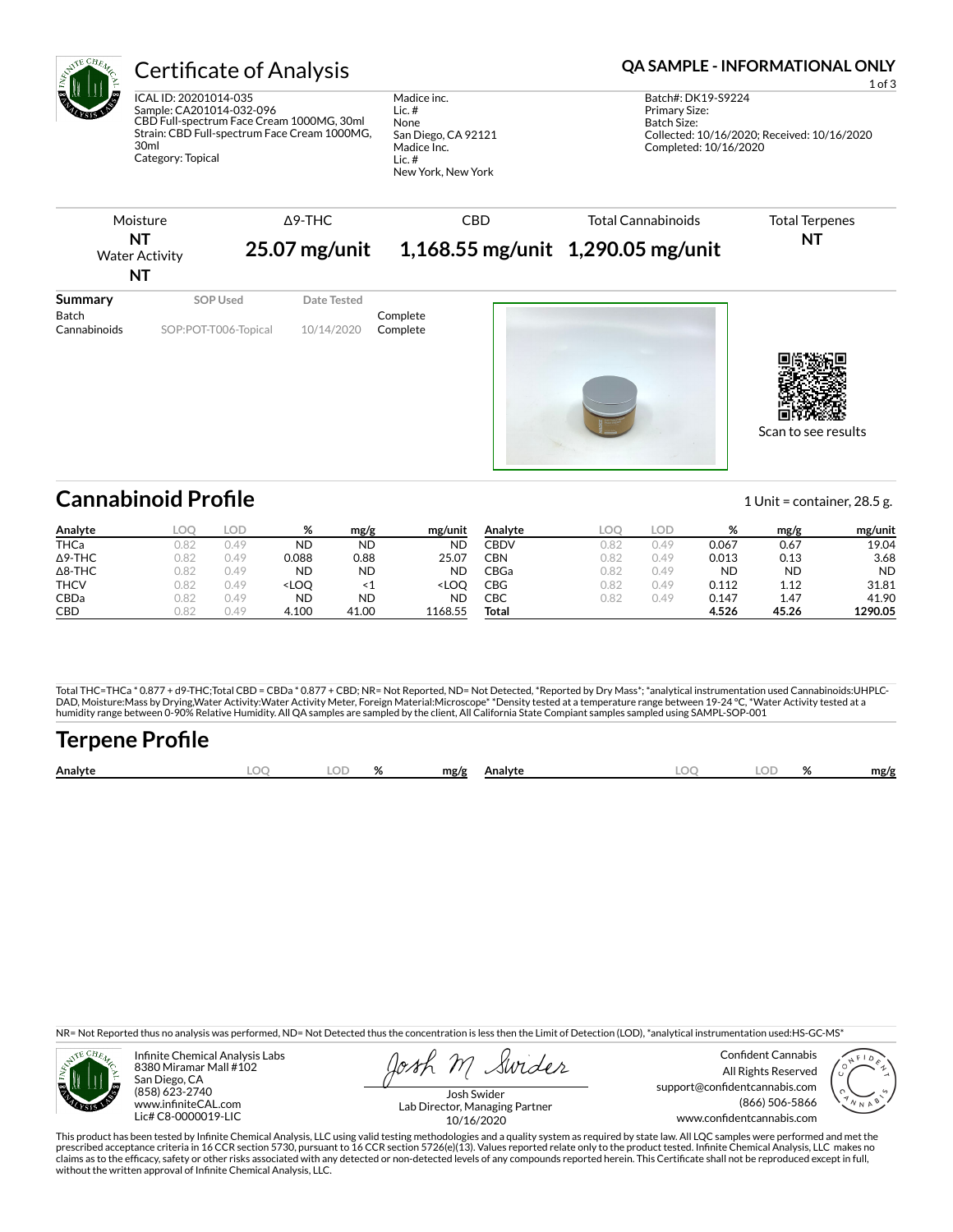

ICAL ID: 20201014-035 Sample: CA201014-032-096 CBD Full-spectrum Face Cream 1000MG, 30ml Strain: CBD Full-spectrum Face Cream 1000MG, 30ml Category: Topical

Madice inc. Lic. # None San Diego, CA 92121 Madice Inc. Lic. # New York, New York

### Certificate of Analysis **Certificate of Analysis QA SAMPLE - INFORMATIONAL ONLY**

2 of 3

Batch#: DK19-S9224 Primary Size: Batch Size: Collected: 10/16/2020; Received: 10/16/2020 Completed: 10/16/2020

### **Residual Solvent Analysis**

| Category 1 | LOC<br>LUL' | Limit | Status | Category 2 | LOQ | LOD | Limit | Status | Category 2 | LOC | LOD. | .imit | Status |
|------------|-------------|-------|--------|------------|-----|-----|-------|--------|------------|-----|------|-------|--------|
|            |             |       |        |            |     |     |       |        |            |     |      |       |        |

NR= Not Reported thus no analysis was performed, ND= Not Detected thus the concentration is less then the Limit of Detection (LOD) ,\*analytical instrumentation used=HS-GC-MS\*

#### **Heavy Metal Screening**

| $\sim$<br>$-$<br>$\sim$<br>$\sim$ | $\cap$<br>LUD | ∠imit∶ | Status |
|-----------------------------------|---------------|--------|--------|
|                                   |               |        |        |

NR= Not Reported thus no analysis was performed, ND= Not Detected thus the concentration is less then the Limit of Detection (LOD) , \*analytical instrumentation used:ICP-MS\*

#### **Microbiological Screening**

| ` sult ∴ |  |
|----------|--|
|          |  |

ND=Not Detected; \*analytical instrumentation used:qPCR\*



Infinite Chemical Analysis Labs 8380 Miramar Mall #102 San Diego, CA (858) 623-2740 www.infiniteCAL.com Lic# C8-0000019-LIC

Josh M Swider

Confident Cannabis All Rights Reserved support@confidentcannabis.com (866) 506-5866 www.confidentcannabis.com



Josh Swider Lab Director, Managing Partner 10/16/2020

This product has been tested by Infinite Chemical Analysis, LLC using valid testing methodologies and a quality system as required by state law. All LQC samples were performed and met the prescribed acceptance criteria in 16 CCR section 5730, pursuant to 16 CCR section 5726(e)(13). Values reported relate only to the product tested. Infinite Chemical Analysis, LLC makes no<br>claims as to the efficacy, safety o without the written approval of Infinite Chemical Analysis, LLC.